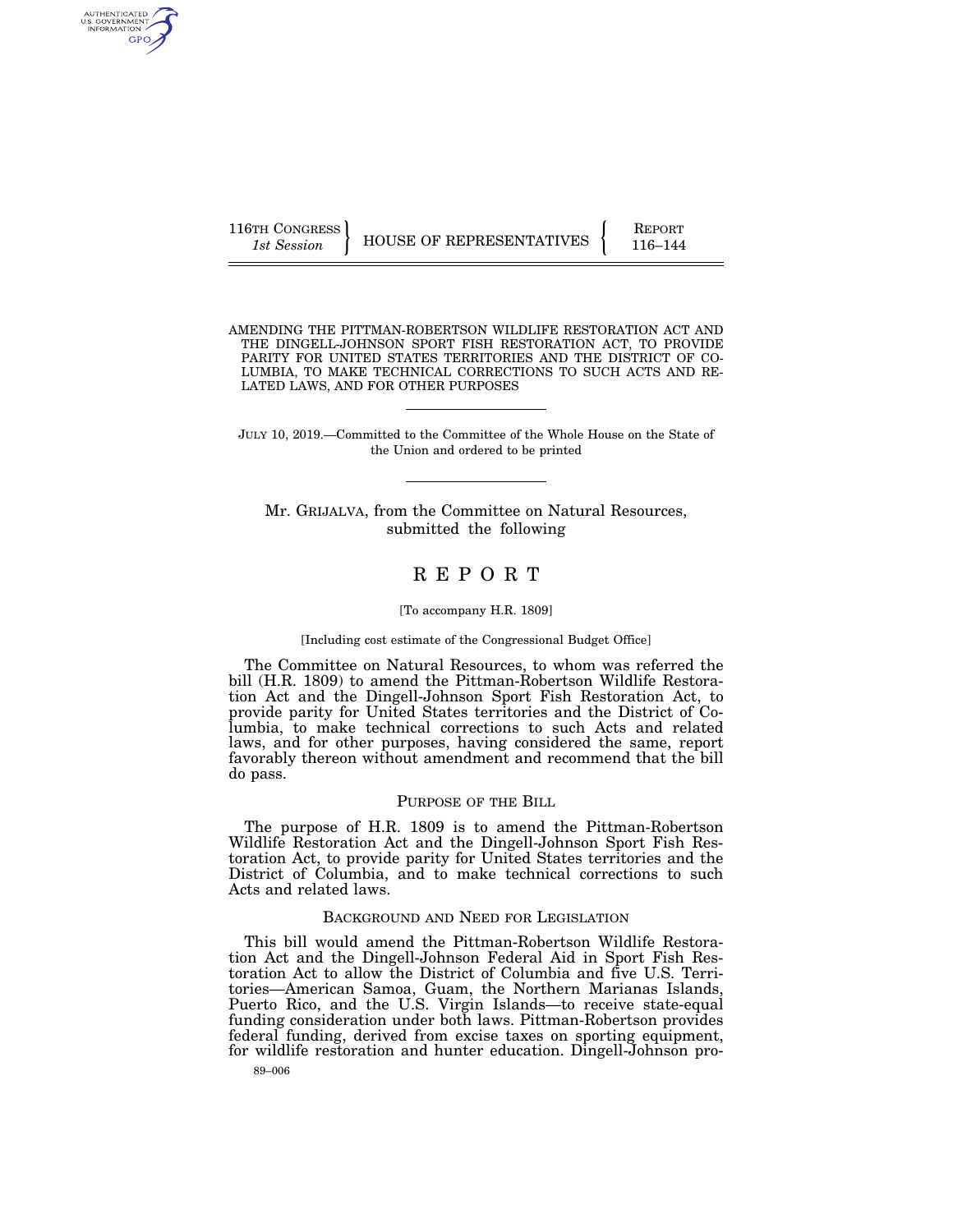vides funds for sport fish restoration, aquatic education, wetlands restoration, and boat-related activities.

Under current law, each state is guaranteed at least a 1% share of the yearly Pittman-Robertson apportionment. However, the Pittman-Robertson Act caps Puerto Rico's share at 0.25% and the four other U.S. territories' shares at just 0.167%.1 H.R. 1809 would specifically remove the existing caps on funds for basic hunter education programs and would mandate that each territory and state receive not less than 1% in any given year.

The bill also removes additional percentage restrictions on apportionments for wildlife and sport fish restoration projects. The absence of the caps will allow the Secretary of the Interior to exercise discretion in apportioning Pittman-Robertson and Dingell-Johnson funds to the five U.S. territories and the District of Columbia, in proportion to their populations, as is done currently for each of the 50 states.

## COMMITTEE ACTION

H.R. 1809 was introduced on March 18, 2019, by Representative Gregorio Kilili Camacho Sablan (I–MP). The bill was referred solely to the Committee on Natural Resources, and within the Committee to the Subcommittee on Water, Oceans, and Wildlife. On March 26, 2019, the Subcommittee held a hearing to consider the bill. On May 1, 2019, the Natural Resources Committee met to consider the bill. The Subcommittee was discharged by unanimous consent. No amendments were offered, and the bill was ordered favorably reported to the House of Representatives by unanimous consent.

#### HEARINGS

For the purposes of section 103(i) of H. Res. 6 of the 116th Congress—the following hearing was used to develop or consider H.R. 1809: Subcommittee on Water, Oceans, and Wildlife legislative hearing on H.R. 1326, H.R. 877, H.R. 1809, H.R. 737, H.R. 1305, H.R. 1380, and H.R. 1568, held on March 26, 2019.

## COMMITTEE OVERSIGHT FINDINGS AND RECOMMENDATIONS

Regarding clause  $2(b)(1)$  of rule X and clause  $3(c)(1)$  of rule XIII of the Rules of the House of Representatives, the Committee on Natural Resources' oversight findings and recommendations are reflected in the body of this report.

## COMPLIANCE WITH HOUSE RULE XIII AND CONGRESSIONAL BUDGET ACT

1. Cost of Legislation and the Congressional Budget Act. With respect to the requirements of clause  $3(c)(2)$  and  $(3)$  of rule XIII of the Rules of the House of Representatives and sections 308(a) and 402 of the Congressional Budget Act of 1974, the Committee has received the following estimate for the bill from the Director of the Congressional Budget Office:

<sup>1</sup> 16 U.S.C. § 669g–1 (regarding the payment of funds to and cooperation with Puerto Rico, Guam, American Samoa, the Commonwealth of the Northern Mariana Islands, and the U.S. Vir-gin Islands).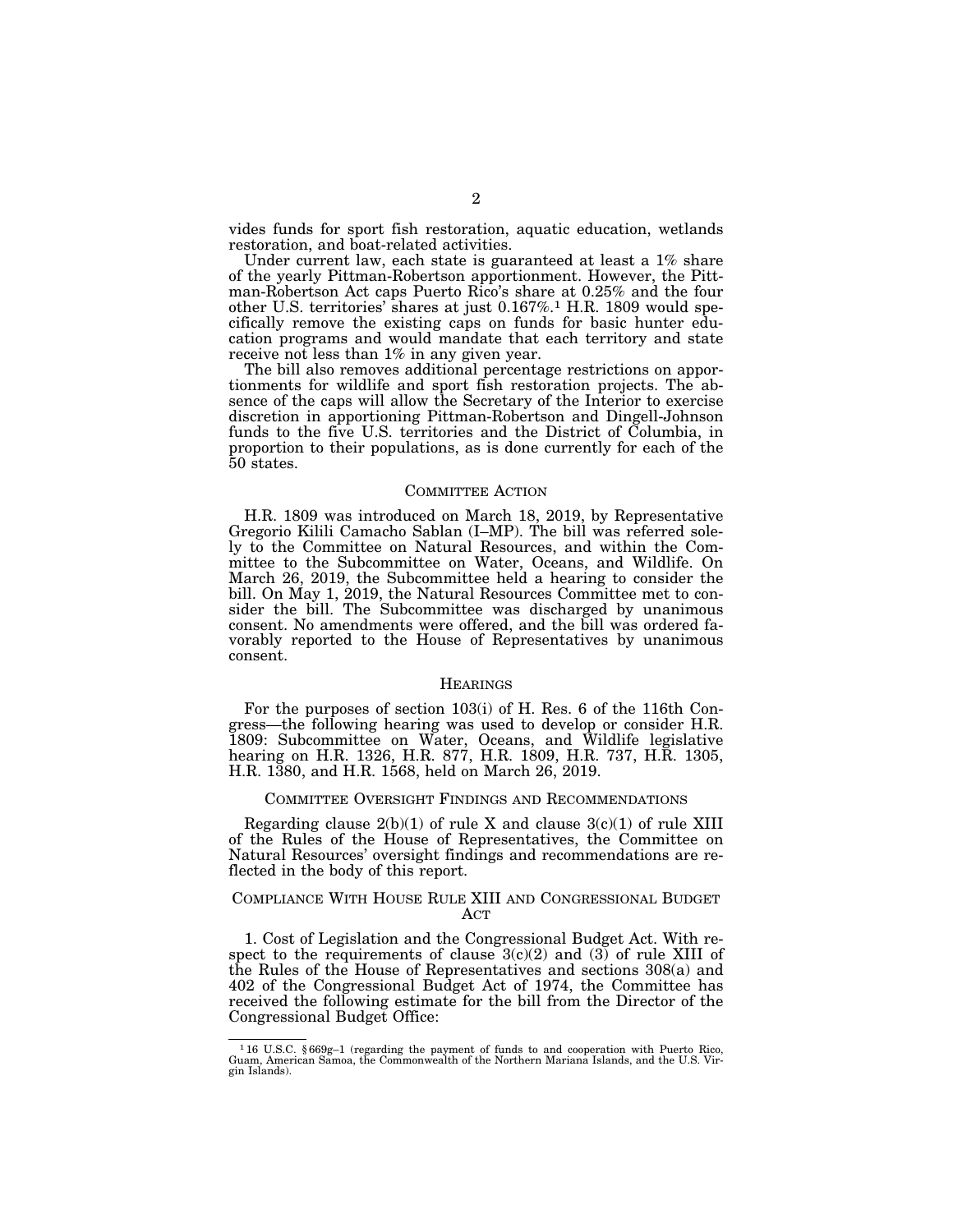# U.S. CONGRESS, CONGRESSIONAL BUDGET OFFICE, *Washington, DC, May 13, 2019.*

Hon. RAÚL M. GRIJALVA. *Chairman, Committee on Natural Resources, House of Representatives, Washington, DC.* 

DEAR MR. CHAIRMAN: The Congressional Budget Office has prepared the enclosed cost estimate for H.R. 1809, a bill to amend the Pittman-Robertson Wildlife Restoration Act and the Dingell-Johnson Sport Fish Restoration Act, to provide parity for United States territories and the District of Columbia, to make technical corrections to such Acts and related laws, and for other purposes.

If you wish further details on this estimate, we will be pleased to provide them. The CBO staff contact is David Hughes.

Sincerely,

KEITH HALL, *Director.* 

Enclosure.

| H.R. 1809, A bill to amend the Pittman-Robertson Wildlife Restoration Act and the<br>Dingell-Johnson Sport Fish Restoration Act, to provide parity for United States<br>territories and the District of Columbia, to make technical corrections to such Acts and<br>related laws, and for other purposes.<br>As ordered reported by the House Committee on Natural Resources on May 1, 2019 |     |                                                                         |          |
|---------------------------------------------------------------------------------------------------------------------------------------------------------------------------------------------------------------------------------------------------------------------------------------------------------------------------------------------------------------------------------------------|-----|-------------------------------------------------------------------------|----------|
|                                                                                                                                                                                                                                                                                                                                                                                             |     |                                                                         |          |
| Direct Spending (Outlays)                                                                                                                                                                                                                                                                                                                                                                   |     |                                                                         |          |
| Revenues                                                                                                                                                                                                                                                                                                                                                                                    |     |                                                                         |          |
| Deficit Effect                                                                                                                                                                                                                                                                                                                                                                              | п   |                                                                         |          |
| <b>Spending Subject to</b><br><b>Appropriation (Outlays)</b>                                                                                                                                                                                                                                                                                                                                |     | n                                                                       | Ω        |
| Pay-as-you-go procedures apply?                                                                                                                                                                                                                                                                                                                                                             | No. | <b>Mandate Effects</b>                                                  |          |
| increases on-budget deficits in any<br>of the four consecutive 10-year.<br>periods beginning in 2030?                                                                                                                                                                                                                                                                                       | No  | Contains intergovernmental mandate?<br>Contains private-sector mandate? | No<br>No |

H.R. 1809 would change the amounts apportioned to U.S. territories and the District of Columbia under the Pittman-Robertson Wildlife Restoration Act and the Dingell-Johnson Sport Fish Restoration Act. Those two laws authorize the U.S. Fish and Wildlife Service to administer grant programs for wildlife restoration, conservation, hunter education and safety, and sport fish restoration. The grants are funded by excise taxes on hunting and fishing equipment, and are distributed to states and territories through an apportionment formula laid out in statute. Current law sets a maximum amount that the territories and the District of Columbia can receive. H.R. 1809 would increase those limits or remove them so that the territories and the District of Columbia could receive more funds. As a result, other states would receive less for the various grants offered under these laws.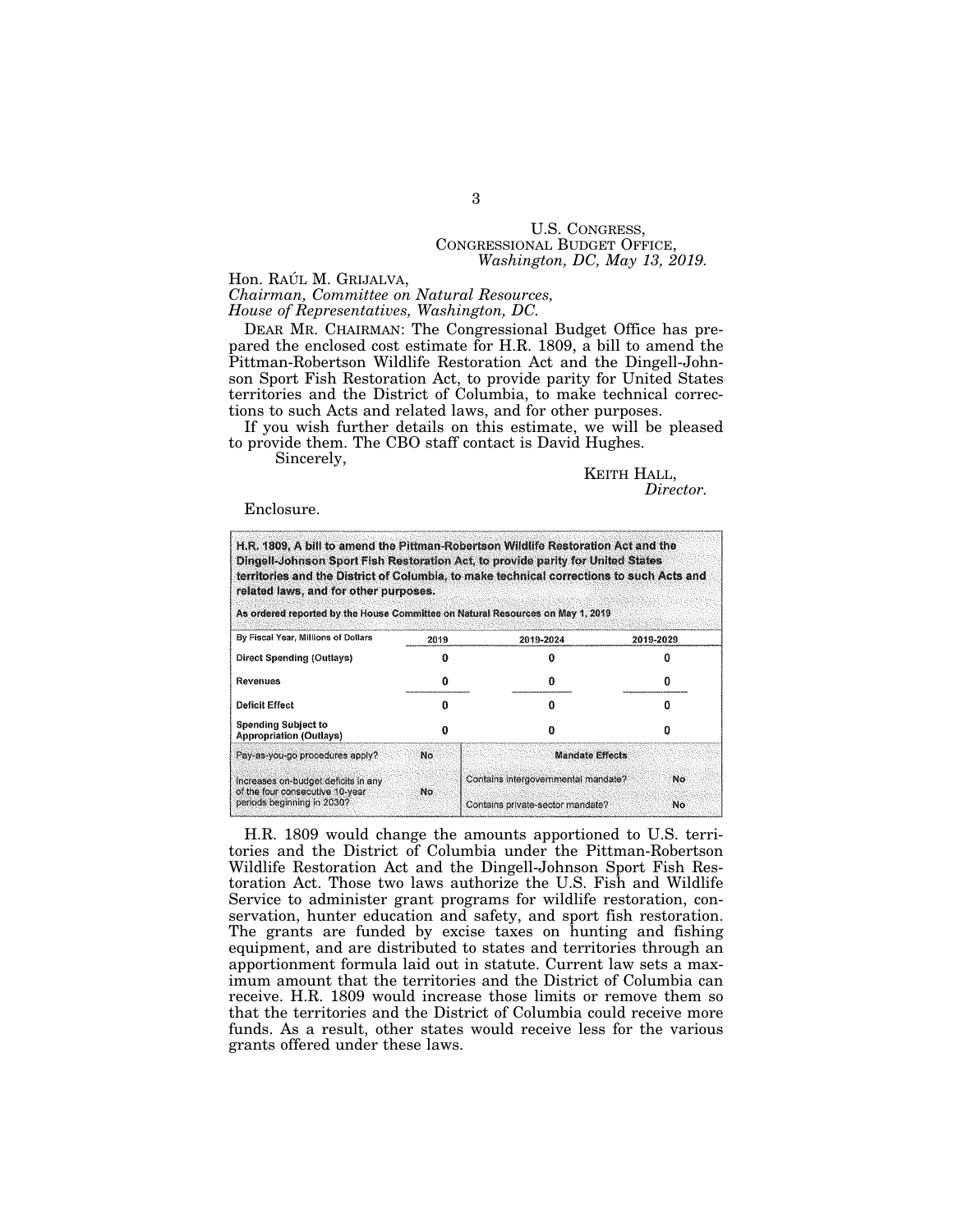Because H.R. 1809 would not change the total amounts collected or spent, CBO estimates that enacting H.R. 1809 would not affect the federal budget.

The CBO staff contact for this estimate is David Hughes. The estimate was reviewed by H. Samuel Papenfuss, Deputy Assistant Director for Budget Analysis.

2. General Performance Goals and Objectives. As required by clause 3(c)(4) of rule XIII, the general performance goals and objectives of this bill is to amend the Pittman-Robertson Wildlife Restoration Act and the Dingell-Johnson Sport Fish Restoration Act to provide parity for United States territories and the District of Columbia.

## EARMARK STATEMENT

This bill does not contain any Congressional earmarks, limited tax benefits, or limited tariff benefits as defined under clause  $9(e)$ ,  $9(f)$ , and  $9(g)$  of rule XXI of the Rules of the House of Representatives.

## UNFUNDED MANDATES REFORM ACT STATEMENT

This bill contains no unfunded mandates.

## EXISTING PROGRAMS

This bill does not establish or reauthorize a program of the federal government known to be duplicative of another program.

## APPLICABILITY TO LEGISLATIVE BRANCH

The Committee finds that the legislation does not relate to the terms and conditions of employment or access to public services or accommodations within the meaning of section  $10\overline{2(b)}(3)$  of the Congressional Accountability Act.

## PREEMPTION OF STATE, LOCAL, OR TRIBAL LAW

Any preemptive effect of this bill over state, local, or tribal law is intended to be consistent with the bill's purposes and text and the Supremacy Clause of Article VI of the U.S. Constitution.

## CHANGES IN EXISTING LAW MADE BY THE BILL, AS REPORTED

In compliance with clause 3(e) of rule XIII of the Rules of the House of Representatives, changes in existing law made by the bill, as reported, are shown as follows (existing law proposed to be omitted is enclosed in black brackets, new matter is printed in italic, and existing law in which no change is proposed is shown in roman):

## **PITTMAN-ROBERTSON WILDLIFE RESTORATION ACT**

\* \* \* \* \* \* \* *Be it enacted by the Senate and House of Representatives of the United States of America in Congress assembled, That the [Sec*retary of Agriculture] *Secretary of the Interior* is authorized to cooperate with the States, through their respective State fish and game departments, in wildlife-restoration projects as hereinafter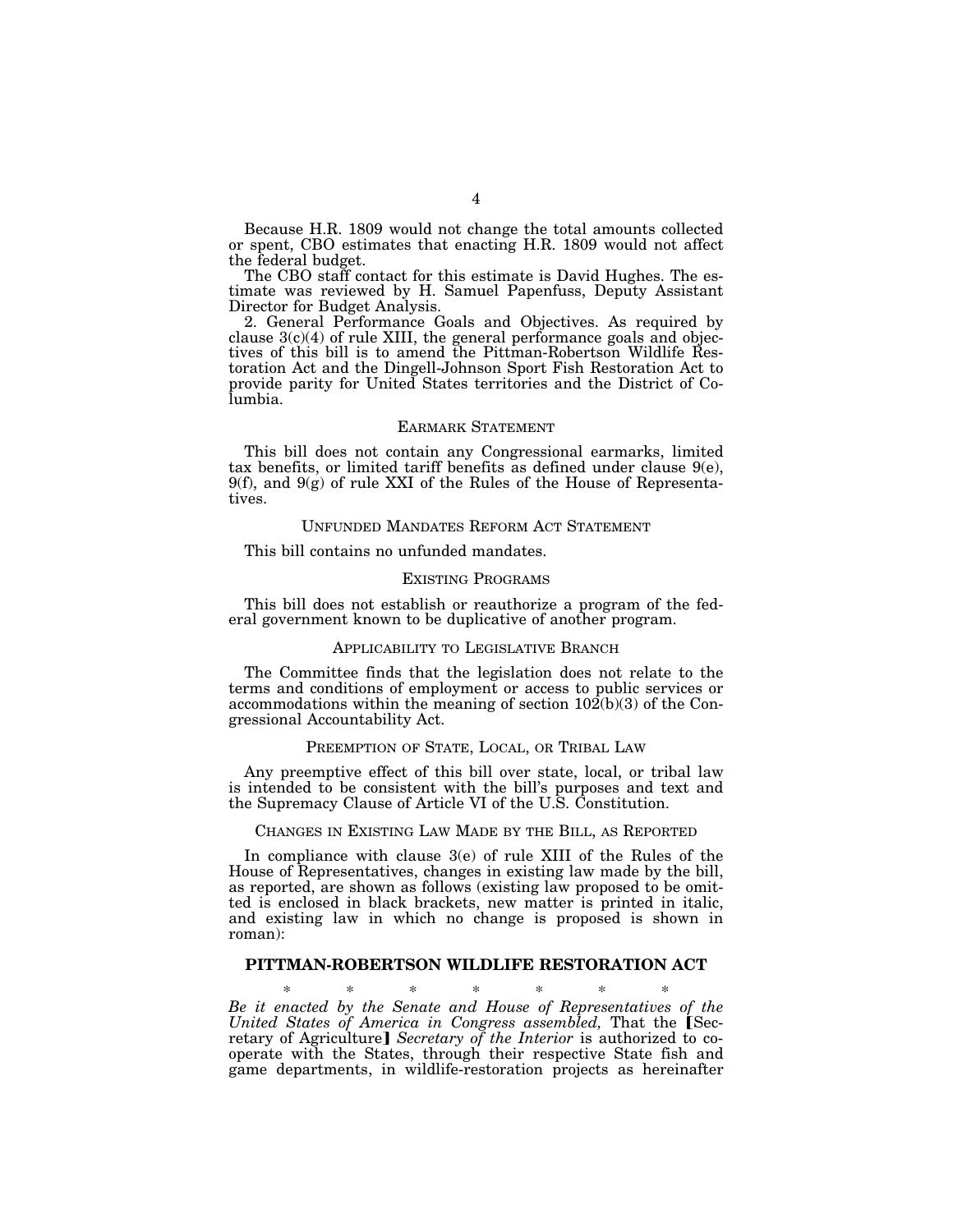set forth; but no money apportioned under this Act to any State shall be expended therein until its legislature, or other State agency authorized by the State constitution to make laws governing the conservation of wildlife, shall have assented to the provision of this Act and shall have passed laws for the conservation of wildlife which shall include a prohibition against the diversion of license fees paid by hunters for any other purpose than the administration of said State fish and game department, except that, until the final adjournment of the first regular session of the legislature held after the passage of this Act, the assent of the Governor of the State shall be sufficient. The *[Secretary of Agriculture] Secretary of the Interior* and the State fish and game department of each State accepting the benefits of this Act shall agree upon the wildlife-restoration projects to be aided in such State under the terms of this Act and all projects shall conform to the standards fixed by the **[Secretary of Agriculture]** Secretary of the Interior.

#### **SEC. 2. DEFINITIONS.**

As used in this Act—

(1) the term ''conservation'' means the use of methods and procedures necessary or desirable to sustain healthy populations of wildlife, including all activities associated with scientific resources management such as research, census, monitoring of populations, acquisition, improvement and management of habitat, live trapping and transplantation, wildlife damage management, and periodic or total protection of a species or population, as well as the taking of individuals within wildlife stock or population if permitted by applicable State and Federal law;

(2) the term ''Secretary'' means the Secretary of the Interior;

(3) the term "State fish and game department" or "State fish" and wildlife department'' means any department or division of department of another name, or commission, or official or officials, of a State empowered under its laws to exercise the functions ordinarily exercised by a State fish and game department or State fish and wildlife department.

(4) the term ''wildlife'' means any species of wild, free-ranging fauna including fish, and also fauna in captive breeding programs the object of which is to reintroduce individuals of a depleted indigenous species into previously occupied range;

 $(5)$  the term "wildlife-associated recreation" means projects intended to meet the demand for outdoor activities associated with wildlife including, but not limited to, hunting and fishing, wildlife observation and photography, such projects as construction or restoration of wildlife viewing areas, observation towers, blinds, platforms, land and water trails, water access, field trialing, trail heads, and access for such projects;

(6) the term ''wildlife conservation and restoration program'' means a program developed by a State fish and wildlife department and approved by the Secretary under [section  $304(d)$ ] *section 4(e)*, the projects that constitute such a program, which may be implemented in whole or part through grants and contracts by a State to other State, Federal, or local agencies (including those that gather, evaluate, and disseminate information on wildlife and their habitats), wildlife conservation organizations, and outdoor recreation and conservation education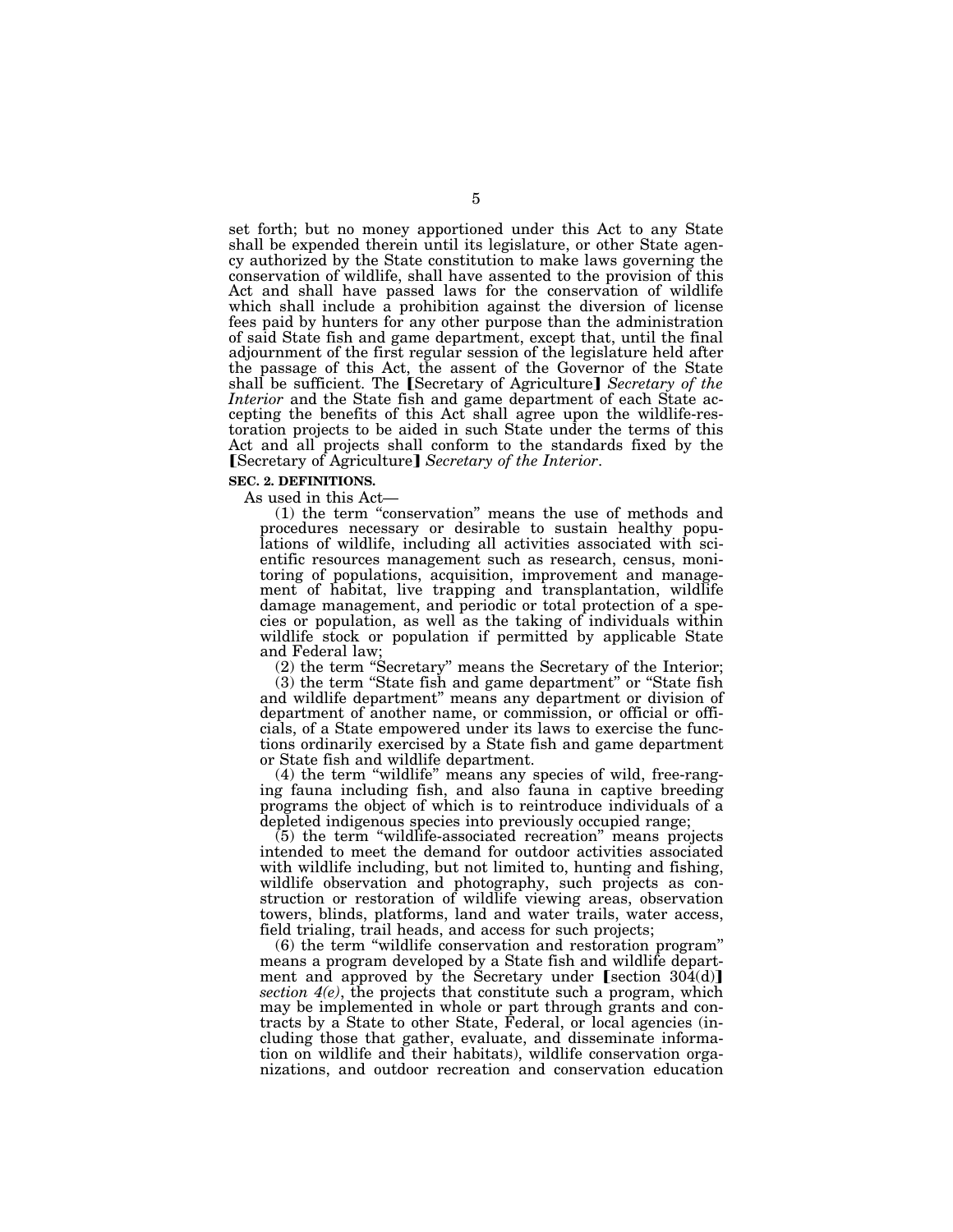entities from funds apportioned under this title, and maintenance of such projects;

(7) the term ''wildlife conservation education'' means projects, including public outreach, intended to foster responsible natural resource stewardship; and

(8) the term ''wildlife-restoration project'' includes the wildlife conservation and restoration program and means the selection, restoration, rehabilitation, and improvement of areas of land or water adaptable as feeding, resting, or breeding places for wildlife, including acquisition of such areas or estates or interests therein as are suitable or capable of being made suitable therefor, and the construction thereon or therein of such works as may be necessary to make them available for such purposes and also including such research into problems of wildlife management as may be necessary to efficient administration affecting wildlife resources, and such preliminary or incidental costs and expenses as may be incurred in and about such projects.

SEC. 3. (a)(1) An amount equal to all revenues accruing each fiscal year (beginning with the fiscal year 1975) from any tax imposed on specified articles by sections 4161(b) and 4181 of the Internal Revenue Code of 1986 (26 U.S.C. 4161(b), 4181) shall, subject to the exemptions in section 4182 of such Code, be covered into the Federal aid to wildlife restoration fund in the Treasury (hereinafter referred to as the "fund") and is authorized to be appropriated and made available until expended to carry out the purposes of this Act. So much of such appropriation apportioned to any State for any fiscal year as remains unexpended at the close thereof is authorized to be made available for expenditure in that State until the close of the succeeding fiscal year. Any amount apportioned to any State under the provisions of this Act which is unexpended or unobligated at the end of the period during which it is available for expenditure on any project is authorized to be made available for expenditure by the Secretary of Agriculture in carrying out the provisions of the Migratory Bird Conservation Act.

(2) There is established in the Federal aid to wildlife restoration fund a subaccount to be known as the ''Wildlife Conservation and Restoration Account''. There are authorized to be appropriated for the purposes of the Wildlife Conservation and Restoration Account \$50,000,000 in fiscal year 2001 for apportionment in accordance with this Act to carry out State wildlife conservation and restoration programs. Further, interest on amounts transferred shall be treated in a manner consistent with  $[16 \text{ U.S.C. } 669(b)(1))]$  sub*section (b)(1)*.

(b)(1) The Secretary of the Treasury shall invest in interest-bearing obligations of the United States such portion of the fund as is not, in his judgment, required for meeting a current year's withdrawals. For purposes of such investment, the Secretary of the Treasury may—

(A) acquire obligations at the issue price and purchase outstanding obligations at the market price; and

(B) sell obligations held in the fund at the market price.

(2) The interest on obligations held in the fund—

(A) shall be credited to the fund;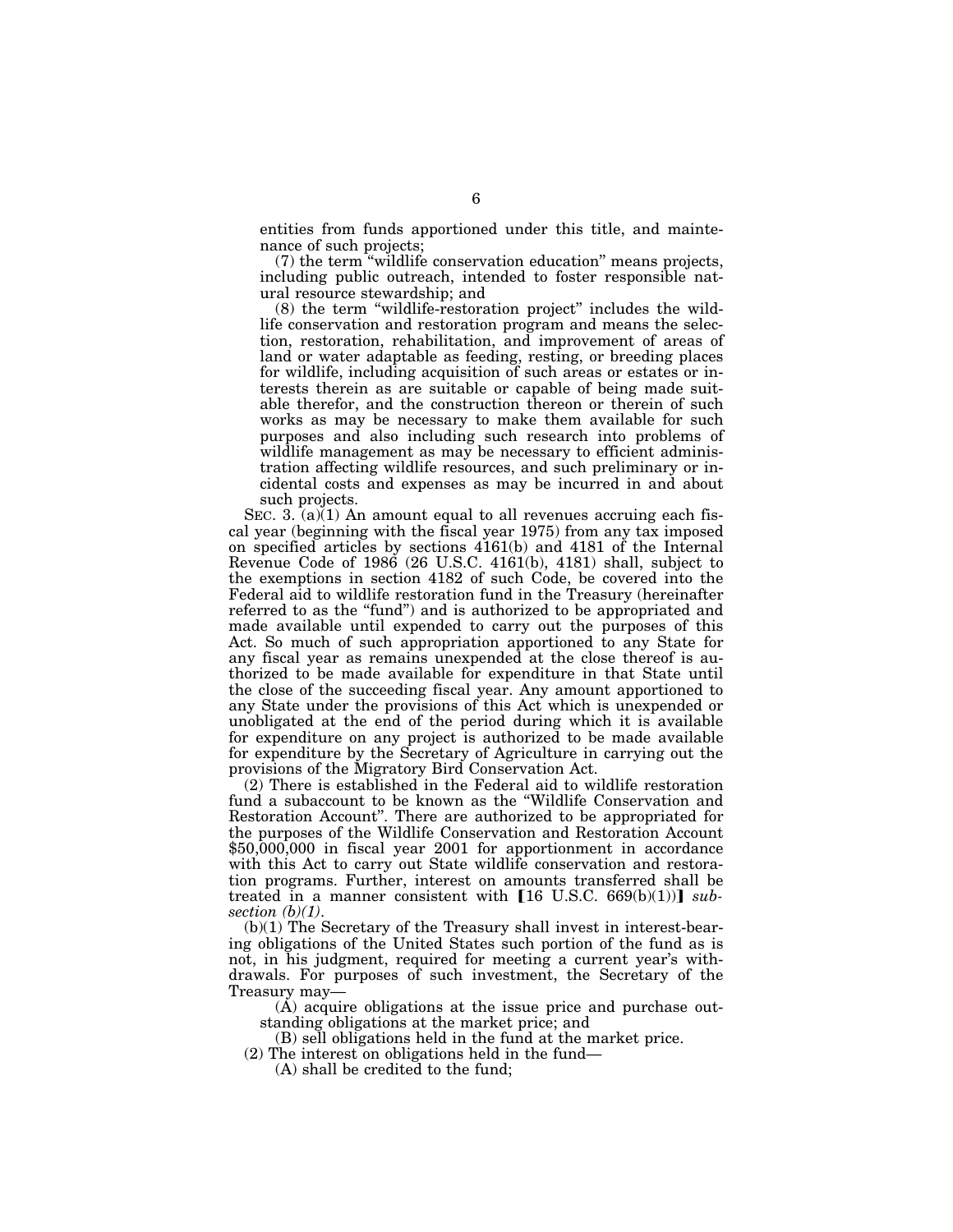(B) constitute the sums available for allocation by the Secretary under section 8 of the North American Wetlands Conservation Act; and

(C) shall become available for apportionment under this Act at the beginning of fiscal year 2026.

(c)(1) Amounts transferred to the Wildlife Conservation and Restoration Account shall supplement, but not replace, existing funds available to the States from the sport fish restoration account and wildlife restoration account and shall be used for the development, revision, and implementation of wildlife conservation and restoration programs and should be used to address the unmet needs for a diverse array of wildlife and associated habitats, including species that are not hunted or fished, for wildlife conservation, wildlife conservation education, and wildlife-associated recreation projects. Such funds may be used for new programs and projects as well as to enhance existing programs and projects.

(2) Funds may be used by a State or an Indian tribe for the planning and implementation of its wildlife conservation and restoration program and wildlife conservation strategy, as provided in [sections 4(d) and (e) of this Act,] *section 4(e)*, including wildlife conservation, wildlife conservation education, and wildlife-associated recreation projects. Such funds may be used for new programs and projects as well as to enhance existing programs and projects.

(3) Priority for funding from the Wildlife Conservation and Restoration Account shall be for those species with the greatest conservation need as defined by the State wildlife conservation and restoration program.

(d) Notwithstanding subsections (a) and (b) of this section, with respect to amounts transferred to the Wildlife Conservation and Restoration Account, so much of such amounts apportioned to any State for any fiscal year as remains unexpended at the close thereof shall remain available for obligation in that State until the close of the second succeeding fiscal year.

## **SEC. 4. ALLOCATION AND APPORTIONMENT OF AVAILABLE AMOUNTS.**

(a) SET-ASIDE FOR EXPENSES FOR ADMINISTRATION OF THE PITT-<br>MAN-ROBERTSON WILDLIFE RESTORATION ACT.—<br>(1) IN GENERAL.—<br>(A) SET-ASIDE.—For fiscal year 2001 and each fiscal year

thereafter, of the revenues (excluding interest accruing under section 3(b)) covered into the fund for the fiscal year, the Secretary of the Interior may use not more than the available amount specified in subparagraph (B) for the fiscal year for expenses for administration incurred in implementation of this Act, in accordance with this subsection and section 9.

(B) AVAILABLE AMOUNTS.—The available amount referred to in subparagraph (A) is—

(i) for each of fiscal years 2001 and 2002, \$9,000,000;

(ii) for fiscal year 2003, \$8,212,000; and

(iii) for fiscal year 2004 and each fiscal year thereafter, the sum of—

(I) the available amount for the preceding fiscal year; and

(II) the amount determined by multiplying—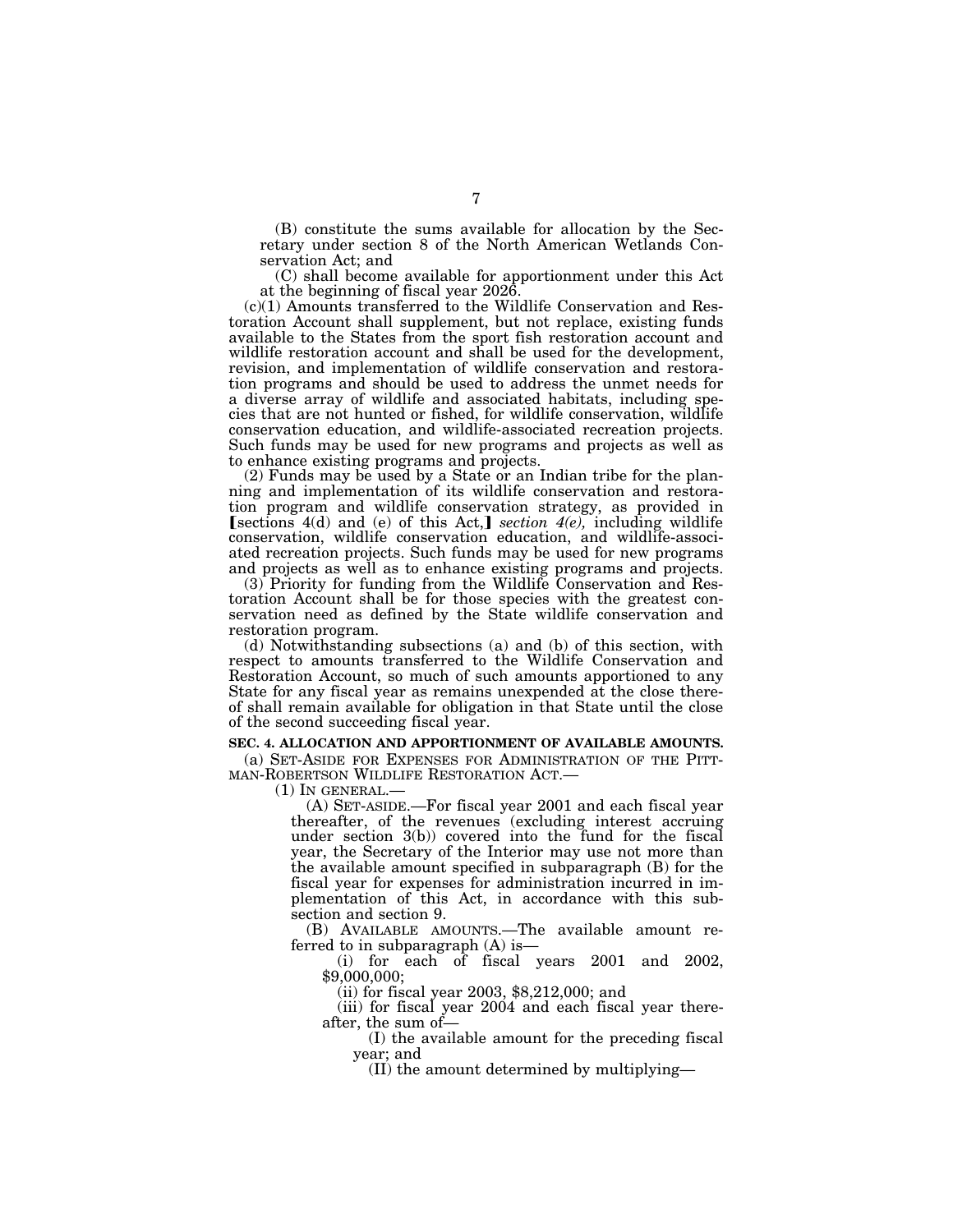(aa) the available amount for the preceding fiscal year; and

(bb) the change, relative to the preceding fiscal year, in the Consumer Price Index for All Urban Consumers published by the De-

partment of Labor.<br>(2) PERIOD OF AVAILABILITY; APPORTIONMENT OF UNOBLI-GATED AMOUNTS.—<br>(A) PERIOD OF AVAILABILITY.—For each fiscal year, the

available amount under paragraph (1) shall remain available for obligation for use under that paragraph until the end of the fiscal year.

(B) APPORTIONMENT OF UNOBLIGATED AMOUNTS.—Not later than 60 days after the end of a fiscal year, the Secretary of the Interior shall apportion among the States any of the available amount under paragraph (1) that remains unobligated at the end of the fiscal year, on the same basis and in the same manner as other amounts made available under this Act are apportioned among the States for the fiscal year.

(b) APPORTIONMENT TO STATES.—The Secretary of the Interior, after deducting the available amount under subsection (a), the amount apportioned under subsection (c), any amount apportioned under section 8A, and amounts provided as grants under sections 10 and 11, shall apportion the remainder of the revenue in said fund for each fiscal year among the several States in the following manner: One-half in the ratio which the area of each State bears to the total area of all the States, and one-half in the ratio which the number of paid hunting-license holders of each State in the second fiscal year preceding the fiscal year for which such apportionment is made, as certified to said Secretary by the State fish and game departments, bears to the total number of paid hunting-license holders of all the States. Such apportionments shall be adjusted equitably so that no State shall receive less than one-half of 1 per centum nor more than 5 per centum of the total amount apportioned. The term fiscal year as used in this Act shall be a period of twelve consecutive months from October 1 through the succeeding September 30, except that the period for enumeration of paid hunting-license holders shall be a State's fiscal or license year.

(c) One-half of the revenues accruing to the fund under this Act each fiscal year (beginning with the fiscal year 1975) from any tax imposed on pistols, revolvers, bows, and arrows shall be apportioned [among the States in proportion to the ratio that the population of each State bears to the population of all the States: *Provided*, That each State shall be apportioned not more than 3 per centum and not less than 1 per centum of such revenues and Guam, the Virgin Islands, American Samoa, Puerto Rico, and the Northern Mariana Islands shall each be apportioned one-sixth of 1 per centum of such revenues.] among the States and each of Amer*ican Samoa, Guam, the Northern Mariana Islands, Puerto Rico, and the United States Virgin Islands in proportion to the ratio that the population of each State and each such territory bears to the population of all the States and such territories, except that each State shall be apportioned not more than 3 percent of such revenues, and each State and each such territory shall be apportioned not less*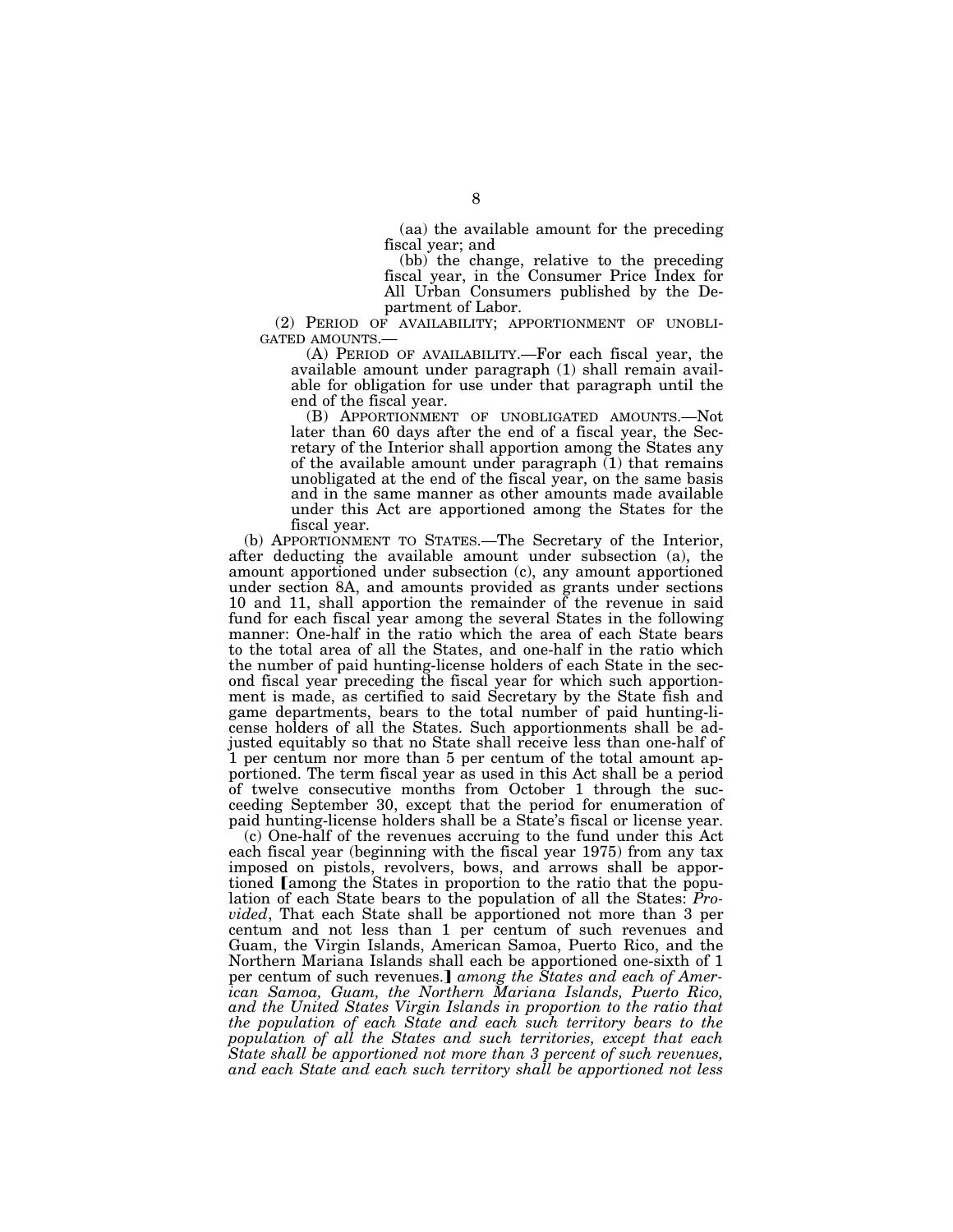*than 1 percent of such revenues.* For the purpose of this subsection, population shall be determined on the basis of the latest decennial census for which figures are available, as certified by the Secretary of Commerce.

[(c)] (d) APPORTIONMENT OF WILDLIFE CONSERVATION AND RES-TORATION ACCOUNT.—

 $[(1)$  The Secretary of the Interior shall make the following apportionment from the Wildlife Conservation and Restoration Account:

 $(A)$  to the District of Columbia and to the Commonwealth of Puerto Rico, each a sum equal to not more than one-half of 1 percent thereof.

ø(B) to Guam, American Samoa, the Virgin Islands, and the Commonwealth of the Northern Mariana Islands, each a sum equal to not more than one-fourth of 1 percent thereof.<sup>1</sup>

*(1) The Secretary of the Interior shall apportion from the Wildlife Conservation and Restoration Account to each of the District of Columbia, American Samoa, Guam, the Northern Mariana Islands, Puerto Rico, and the United States Virgin Is*lands a sum equal to not more than one-half of 1 percent of *such Account.* 

(2)(A) The Secretary of the Interior, after making the apportionment under paragraph (1), shall apportion the remaining amount in the Wildlife Conservation and Restoration Account for each fiscal year among the States in the following manner:

(i) [one-third of which is based] One-third of such *amount shall be apportioned based* on the ratio to which the land area of such State bears to the total land area of all such States[; and**]**.

(ii) [two-thirds of which is based] Two-thirds of such *amount shall be apportioned based* on the ratio to which the population of such State bears to the total population of all such States.

(B) The amounts apportioned under this paragraph shall be adjusted equitably so that no such State shall be apportioned a sum which is less than one percent of the amount available for apportionment under this paragraph for any fiscal year or more than five percent of such amount.

(3) Of the amounts transferred to the Wildlife Conservation and Restoration Account, not to exceed 3 percent shall be available for any Federal expenses incurred in the administra-

tion and execution of programs carried out with such amounts. ø(d)¿ *(e)* WILDLIFE CONSERVATION AND RESTORATION PRO-GRAMS.—

(1) Any State, through its fish and wildlife department, may apply to the Secretary of the Interior for approval of a wildlife conservation and restoration program, or for funds from the Wildlife Conservation and Restoration Account, to develop a program. To apply, a State shall submit a comprehensive plan that includes—

(A) provisions vesting in the fish and wildlife department of the State overall responsibility and accountability for the program;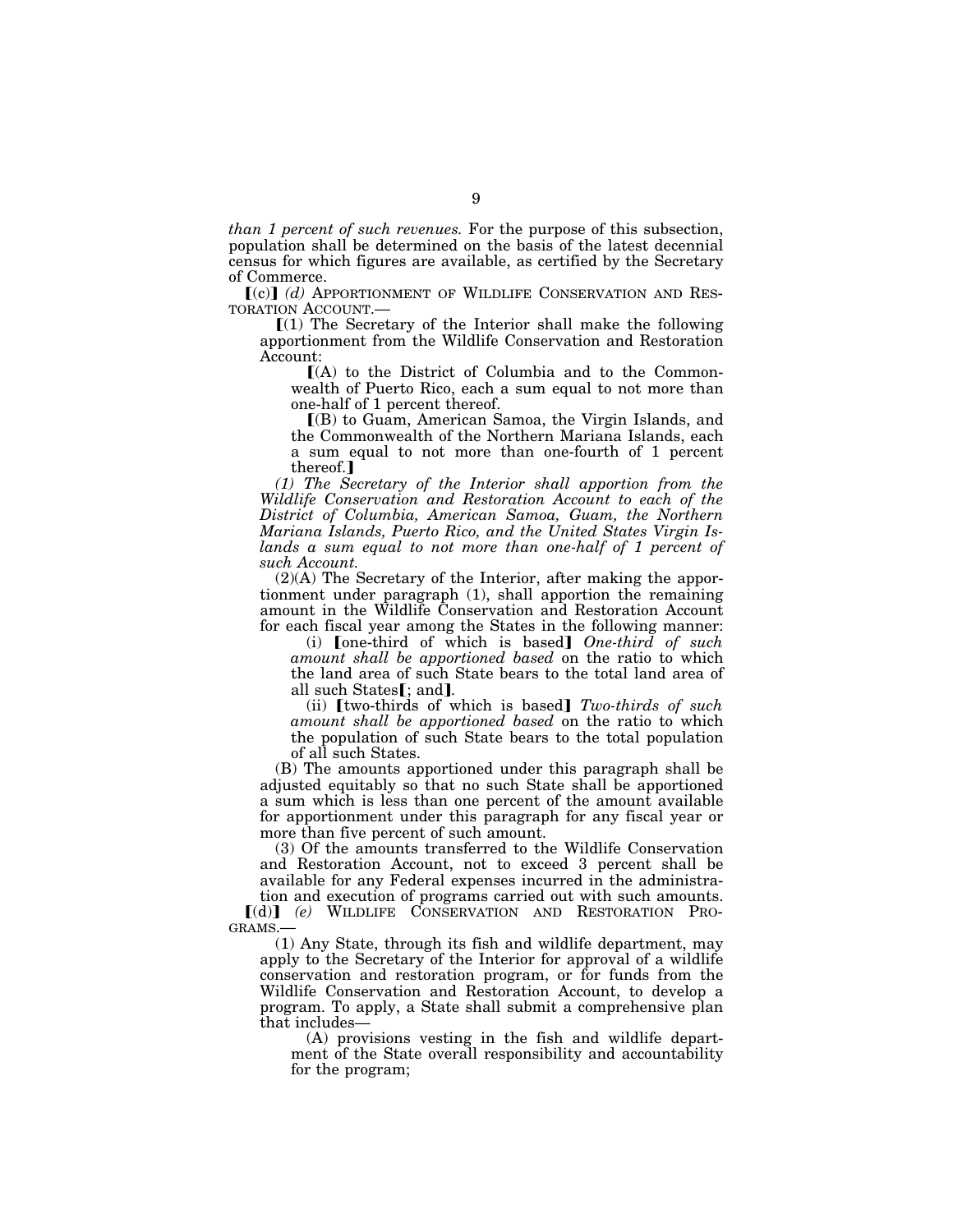(B) provisions for the development and implementation of—

(i) wildlife conservation projects that expand and support existing wildlife programs, giving appropriate consideration to all wildlife;

(ii) wildlife-associated recreation projects; and

(iii) wildlife conservation education projects pursuant to programs under section 8(a); and

(C) provisions to ensure public participation in the development, revision, and implementation of projects and programs required under this paragraph.

(D) WILDLIFE CONSERVATION STRATEGY.—Within five years of the date of the initial apportionment, develop and begin implementation of a wildlife conservation strategy based upon the best available and appropriate scientific information and data that—

(i) uses such information on the distribution and abundance of species of wildlife, including low population and declining species as the State fish and wildlife department deems appropriate, that are indicative of the diversity and health of wildlife of the State;

(ii) identifies the extent and condition of wildlife habitats and community types essential to conservation of species identified under paragraph (1);

(iii) identifies the problems which may adversely affect the species identified under paragraph (1) or their habitats, and provides for priority research and surveys to identify factors which may assist in restoration and more effective conservation of such species and their habitats;

(iv) determines those actions which should be taken to conserve the species identified under paragraph (1) and their habitats and establishes priorities for implementing such conservation actions;

(v) provides for periodic monitoring of species identified under paragraph (1) and their habitats and the effectiveness of the conservation actions determined under paragraph (4), and for adapting conservation actions as appropriate to respond to new information or changing conditions;

(vi) provides for the review of the State wildlife conservation strategy and, if appropriate, revision at intervals of not more than ten years;

(vii) provides for coordination to the extent feasible the State fish and wildlife department, during the development, implementation, review, and revision of the wildlife conservation strategy, with Federal, State, and local agencies and Indian tribes that manage significant areas of land or water within the State, or administer programs that significantly affect the conservation of species identified under paragraph (1) or their habitats.

(2) A State shall provide an opportunity for public participation in the development of the comprehensive plan required under paragraph (1).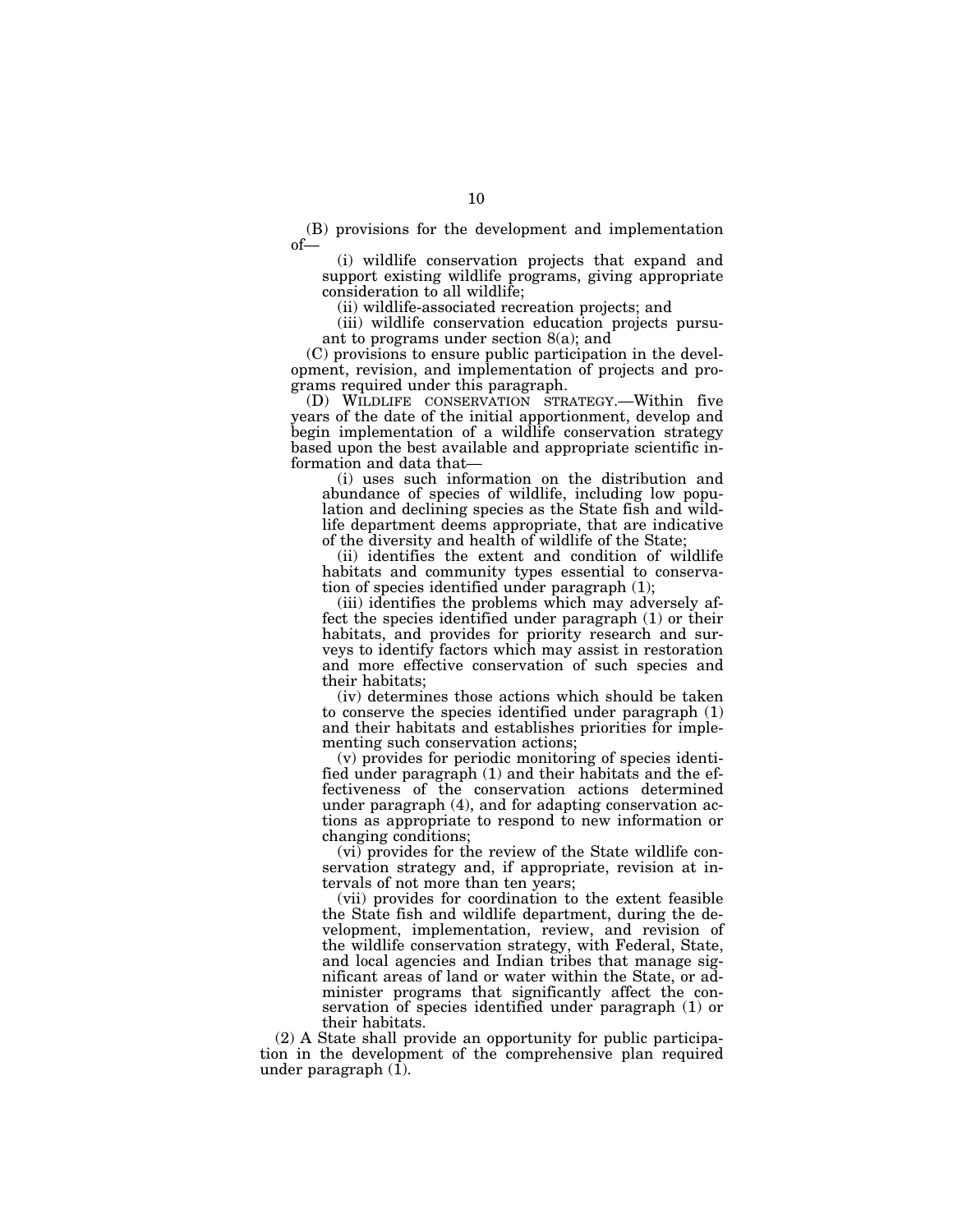(3) If the Secretary finds that the comprehensive plan submitted by a State complies with paragraph (1), the Secretary shall approve the wildlife conservation and restoration program of the State and set aside from the apportionment to the State made pursuant to subsection (c) an amount that shall not exceed 75 percent of the estimated cost of developing and implementing the program.

(4)(A) Except as provided in subparagraph (B), after the Secretary approves a State's wildlife conservation and restoration program, the Secretary may make payments on a project that is a segment of the State's wildlife conservation and restoration program as the project progresses. Such payments, including previous payments on the project, if any, shall not be more than the United States pro rata share of such project. The Secretary, under such regulations as he may prescribe, may advance funds representing the United States pro rata share of a project that is a segment of a wildlife conservation and restoration program, including funds to develop such program.

(B) Not more than 10 percent of the amounts apportioned to each State under this section for a State's wildlife conservation and restoration program may be used for wildlife-associated recreation.

(5) For purposes of this subsection, the term ''State'' shall include the District of Columbia, the Commonwealth of Puerto Rico, the Virgin Islands, Guam, American Samoa, and the Commonwealth of the Northern Mariana Islands.

\* \* \* \* \* \* \* SEC. 6. (a)*(1)* Any State desiring to avail itself of the benefits of this Act shall, by its State fish and game department, submit programs or projects for wildlife restoration in either of the following two ways:

 $[(1)]$   $(A)$  The State shall prepare and submit to the Secretary of the Interior a comprehensive fish and wildlife resource management plan which shall insure the perpetuation of these resources for the economic, scientific, and recreational enrichment of the people. Such plan shall be for a period of not less than five years and be based on projections of desires and needs of the people for a period of not less than fifteen years. It shall include provisions for updating at intervals of not more than three years and be provided in a format as may be required by the Secretary of the Interior. If the Secretary of the Interior finds that such plans conform to standards established by him and approves such plans, he may finance up to 75 per centum of the cost of implementing segments of those plans meeting the purposes of this Act from funds apportioned under this Act upon this approval of an annual agreement submitted to him.

 $[(2)]$   $(B)$  A State may elect to avail itself of the benefits of this Act by its State fish and game department submitting to the Secretary of the Interior full and detailed statements of any wildlife-restoration project proposed for that State. If the Secretary of the Interior finds that such project meets with the standards set by him and approves said project, the State fish and game department shall furnish to him such surveys, plans, specifications, and estimates therefor as he may require. If the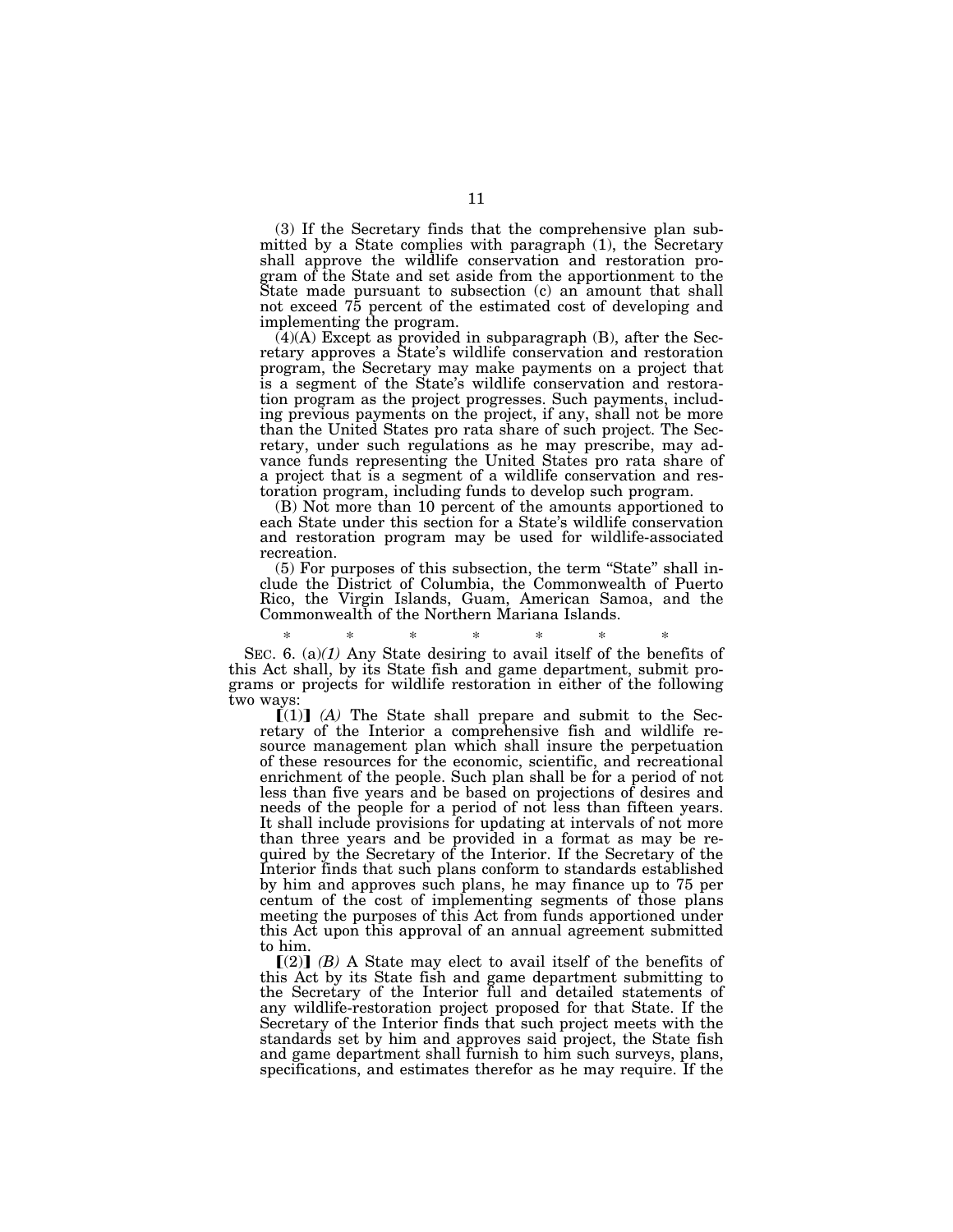Secretary of the Interior approves the plans, specifications, and estimates for the project, he shall notify the State fish and game department and immediately set aside so much of said fund as represents the share of the United States payable under this Act on account of such project, which sum so set aside shall not exceed 75 per centum of the total estimated cost thereof.

*(2)* The Secretary of the Interior shall approve only such comprehensive plans or projects as may be substantial in character and design and the expenditure of funds hereby authorized shall be applied only to such approved comprehensive wildlife plans or projects and if otherwise applied they shall be replaced by the State before it may participate in any further apportionment under this Act. No payment of any money apportioned under this Act shall be made on any comprehensive wildlife plan or project until an agreement to participate therein shall have been submitted to and approved by the Secretary of the Interior.

(b) If the State elects to avail itself of the benefits of this Act by preparing a comprehensive fish and wildlife plan under  $[$ option  $(1)$ of subsection (a) of this section, *subsection*  $(a)(1)(A)$ , then the term "project" may be defined for the purposes of this Act as a wildlife program, all other definitions notwithstanding.

(c) Administrative costs in the form of overhead or indirect costs for services provided by State central service activities outside of the State agency having primary jurisdiction over the wildlife resources of the State which may be charged against programs or projects supported by the fund established by section 3 of this Act shall not exceed in any one fiscal year 3 per centum of the annual apportionment to the State.

\* \* \* \* \* \* \* SEC. 8A. The Secretary of the Interior is authorized to cooperate with the Secretary of Agriculture of Puerto Rico, the Governor of Guam, the Governor of American Samoa, the Governor of the Commonwealth of the Northern Mariana Islands, and the Governor of the Virgin Islands, in the conduct of wildlife-restoration projects, as defined in section 2 of this Act, and hunter safety programs as provided by section 8(b) of this Act, upon such terms and conditions as he shall deem fair, just, and equitable, and is authorized to apportion to Puerto Rico, Guam, American Samoa, the Commonwealth of the Northern Mariana Islands, and the Virgin Islands, out of the money available for apportionment under this Act, such sums [as he shall determine, not exceeding for Puerto Rico onehalf of 1 per centum, for Guam one-sixth of 1 per centum, for American Samoa one-sixth of one per centum, and for the Commonwealth of the Northern Mariana Islands one-sixth of 1 per centum, and for the Virgin Islands one-sixth of 1 per centum of the total amount apportioned, in any one year,] as the Secretary shall *determine for each year,* but the Secretary shall in no event require any of said cooperating agencies to pay an amount which will exceed 25 per centum of the cost of any project. Any unexpended or unobligated balance of any apportionment made pursuant to this section shall be available for expenditure in Puerto Rico, Guam, American Samoa, the Commonwealth of the Northern Mariana Islands, or the Virgin Islands, as the case may be, in the succeeding year, on any approved project, and if unexpended or unobligated at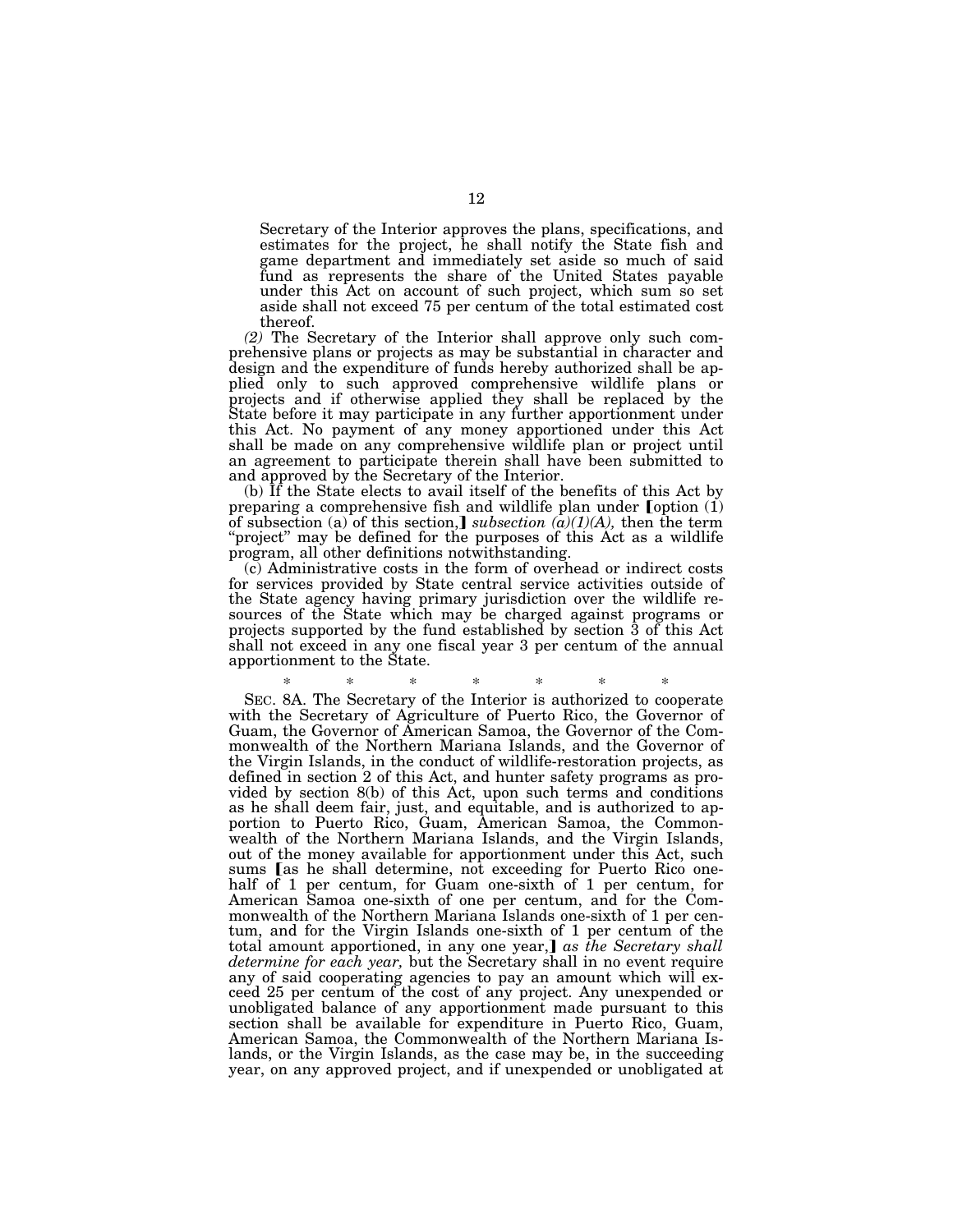the end of such year is authorized to be made available for expenditure by the Secretary of the Interior in carrying out the provisions of the Migratory Bird Conservation Act.

\* \* \* \* \* \* \* SEC. 12. The øSecretary of Agriculture¿ *Secretary of the Interior*  is authorized to make rules and regulations for carrying out the provisions of this Act.

## **DINGELL-JOHNSON SPORT FISH RESTORATION ACT**

\* \* \* \* \* \* \* SEC. 4. (a) IN GENERAL.—For each fiscal year through fiscal year 2021, the balance of each annual appropriation made in accordance with the provisions of section 3 remaining after the distributions for administrative expenses and other purposes under subsection (b) and for activities under section 14(e) shall be distributed as follows:

(1) COASTAL WETLANDS.—An amount equal to 18.673 percent to the Secretary of the Interior for distribution as provided in the Coastal Wetlands Planning, [Protection,] Protection and Restoration Act (16 U.S.C. 3951 et seq.).

(2) BOATING SAFETY.—An amount equal to 17.315 percent to the Secretary of the department in which the Coast Guard is operating for State recreational boating safety programs under section 13107 of title 46, United States Code.<br>(3) BOATING INFRASTRUCTURE IMPROVEMENT.

(A) IN GENERAL.—An amount equal to 4 percent to the Secretary of the Interior for qualified projects under section 5604(c) of the Clean Vessel Act of 1992 (33 U.S.C. 1322 note) and section 7404(d) of the Sportfishing and Boating Safety Act of 1998 (16 U.S.C. 777g–1(d)).

(B) LIMITATION.—Not more than 75 percent of the amount under subparagraph (A) shall be available for projects under either of the sections referred to in subparagraph (A).

(4) NATIONAL OUTREACH AND COMMUNICATIONS.—An amount equal to 2.0 percent to the Secretary of the Interior for the National Outreach and Communications Program under section 8(d) of this Act. Such amounts shall remain available for 3 fiscal years, after which any portion thereof that is unobligated by the Secretary for that program may be expended by the Secretary under subsection (c) of this section.

(b) SET-ASIDE FOR EXPENSES FOR ADMINISTRATION OF THE DIN-GELL-JOHNSON SPORT FISH RESTORATION ACT.—

(1) IN GENERAL.—

(A) SET-ASIDE FOR ADMINISTRATION.—From the annual appropriation made in accordance with section 3, for each fiscal year through fiscal year 2021, the Secretary of the Interior may use no more than the amount specified in subparagraph (B) for the fiscal year for expenses for administration incurred in the implementation of this Act, in accordance with this section and section 9. The amount specified in subparagraph (B) for a fiscal year may not be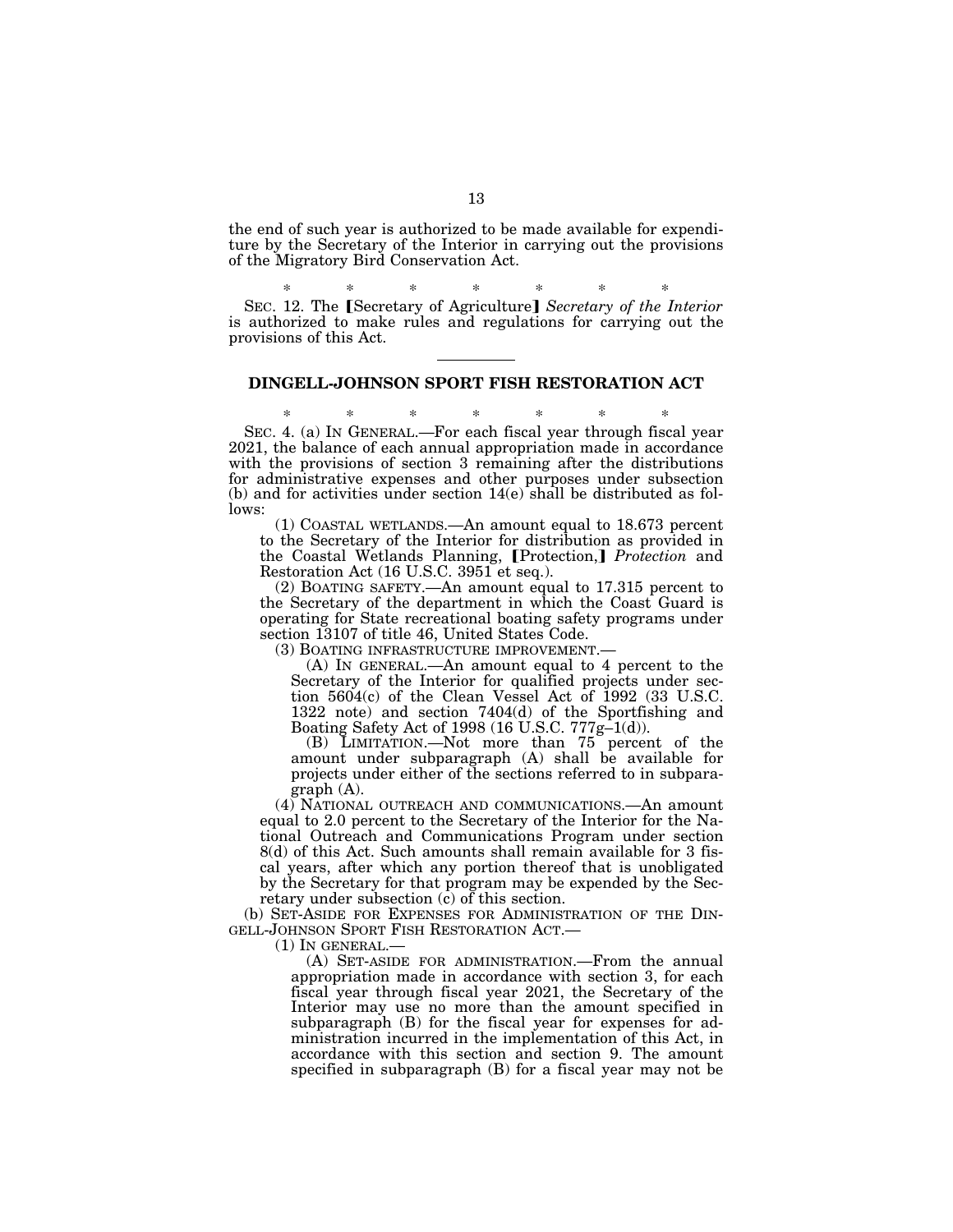included in the amount of the annual appropriation distributed under subsection (a) for the fiscal year.

(B) AVAILABLE AMOUNTS.—The available amount referred to in subparagraph (A) is—

(i) for each of fiscal years 2001 and 2002, \$9,000,000;

(ii) for fiscal year 2003, \$8,212,000; and

(iii) for fiscal year 2004 and each fiscal year thereafter, the sum of—

(I) the available amount for the preceding fiscal year; and

(II) the amount determined by multiplying—

(aa) the available amount for the preceding fiscal year; and

(bb) the change, relative to the preceding fiscal year, in the Consumer Price Index for All Urban Consumers published by the Department of Labor.

(2) SET-ASIDE FOR COAST GUARD ADMINISTRATION.— (A) IN GENERAL.—From the annual appropriation made in accordance with section 3, for each of fiscal years 2016 through 2021, the Secretary of the department in which the Coast Guard is operating may use no more than the amount specified in subparagraph (B) for the fiscal year for the purposes set forth in section  $13107(c)$  of title 46, United States Code. The amount specified in subparagraph (B) for a fiscal year may not be included in the amount of the annual appropriation distributed under subsection (a) for the fiscal year.

(B) AVAILABLE AMOUNTS.—The available amount referred to in subparagraph  $(A)$  is—<br>(i) for fiscal year 2016, \$7,700,000; and

(ii) for fiscal year 2017 and each fiscal year thereafter, the sum of—

(I) the available amount for the preceding fiscal year; and

(II) the amount determined by multiplying—

(aa) the available amount for the preceding fiscal year; and

(bb) the change, relative to the preceding fiscal year, in the Consumer Price Index for All Urban Consumers published by the Department of Labor.

(3) PERIOD OF AVAILABILITY; APPORTIONMENT OF UNOBLI-GATED AMOUNTS.—

(A) PERIOD OF AVAILABILITY.—For each fiscal year, the available amount under paragraph (1) shall remain available for obligation for use under that paragraph until the end of the subsequent fiscal year.

(B) APPORTIONMENT OF UNOBLIGATED AMOUNTS.—Not later than 60 days after the end of a fiscal year, the Secretary of the Interior shall apportion among the States any of the available amount under paragraph (1) that remains unobligated at the end of the fiscal year, on the same basis and in the same manner as other amounts made available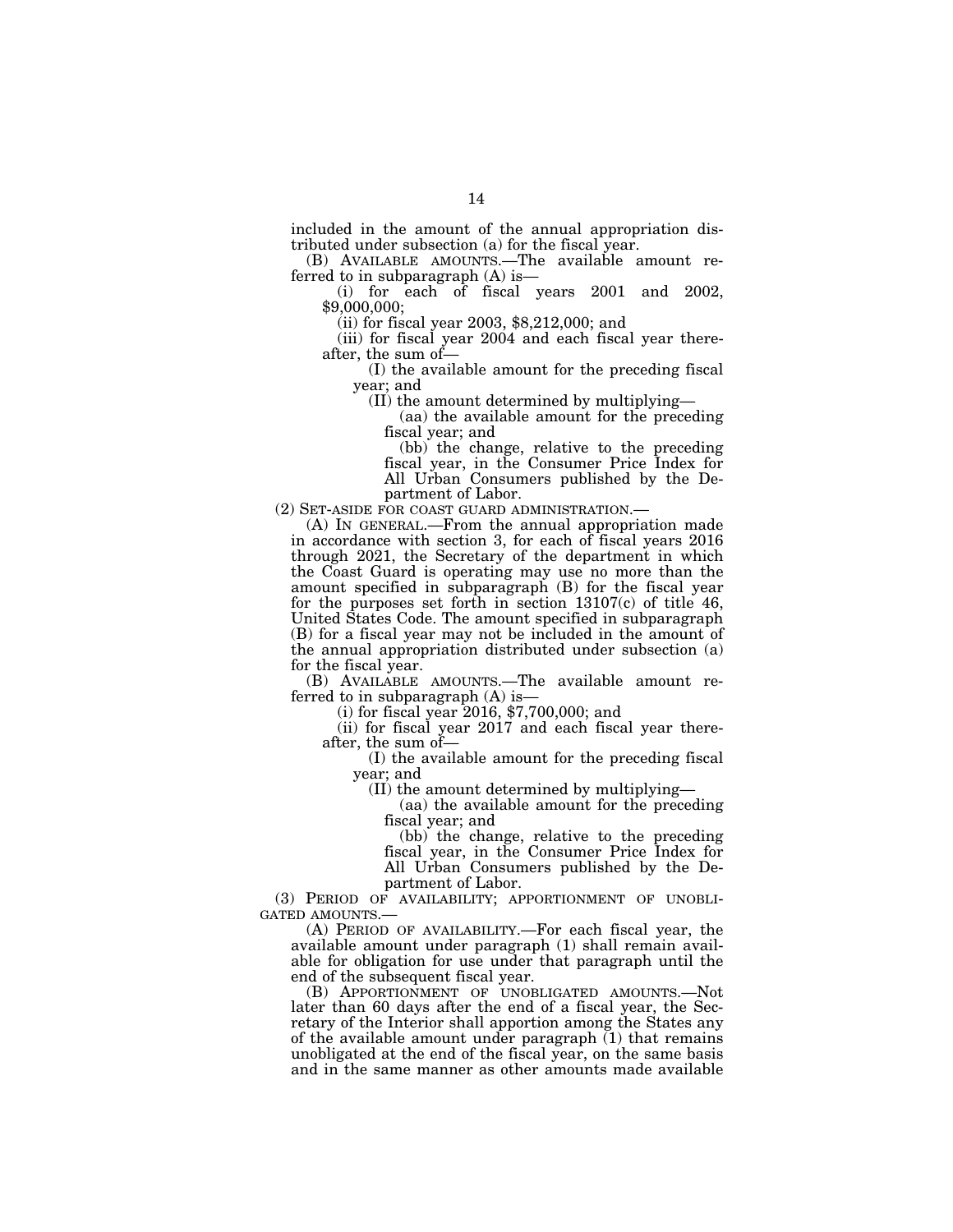under this Act are apportioned among the States under subsection (c) for the fiscal year.

 $(c)(1)$  The Secretary, after the distribution, transfer, use and deduction under subsection (b), and after deducting amounts used for activities under section 14(e), shall apportion 58.012 percent of the balance of each such annual appropriation among the several States in the following manner: 40 percent in the ratio which the area of each State including coastal and Great Lakes waters (as determined by the Secretary of the Interior) bears to the total area of all the States, and 60 percent in the ratio which the number of persons holding paid licenses to fish for sport or recreation in the State in the second fiscal year preceding the fiscal year for which such apportionment is made, as certified to said Secretary by the State fish and game departments, bears to the number of such persons in all the States. Such apportionments shall be adjusted equitably so that no State shall receive less than 1 percent nor more than 5 percent of the total amount apportioned. Where the apportionment to any State under this section is less than \$4,500 annually, the Secretary of the Interior may allocate not more than \$4,500 of said appropriation to said State to carry out the purposes of this Act when said State certifies to the Secretary of the Interior that it has set aside not less than \$1,500 from its fish-and-game funds or has made, through its legislature, an appropriation in this amount for said purposes.

(2) The Secretary shall deduct from the amount to be apportioned under paragraph (1) the amounts used for grants under section 14(a).

(d) So much of any sum not allocated under the provisions of this section for any fiscal year is hereby authorized to be made available for expenditure to carry out the purposes of this Act until the close of the succeeding fiscal year. The term fiscal year as used in this section shall be a period of twelve consecutive months from October 1 through the succeeding September 30, except that the period for enumeration of persons holding licenses to fish shall be a State's fiscal or license year.<br>(e) Expenses for Administration of Certain Programs.—

 $(1)$  In GENERAL.—For each fiscal year, of the amounts appropriated under section 3, the Secretary of the Interior shall use only funds authorized for use under paragraphs (1), (3), (4), and (5) of subsection (a) to pay the expenses for administration incurred in carrying out the provisions of law referred to in

those paragraphs, respectively.<br>
(2) MAXIMUM AMOUNT.—For each fiscal year, the Secretary of the Interior may use not more than  $$900,000$  in accordance with paragraph (1).

(f) TRANSFER OF CERTAIN FUNDS.—Amounts available under paragraphs (3) and (4) of subsection (a) that are unobligated by the Secretary of the Interior after 3 fiscal years shall be transferred to the Secretary of the department in which the Coast Guard is operating and shall be expended for State recreational boating safety programs under section 13107(a) of title 46, United States Code.

\* \* \* \* \* \* \* SEC. 12. The Secretary of the Interior is authorized to cooperate with the Secretary of Agriculture of Puerto Rico, the Mayor of the District of Columbia, the Governor of Guam, the Governor of Amer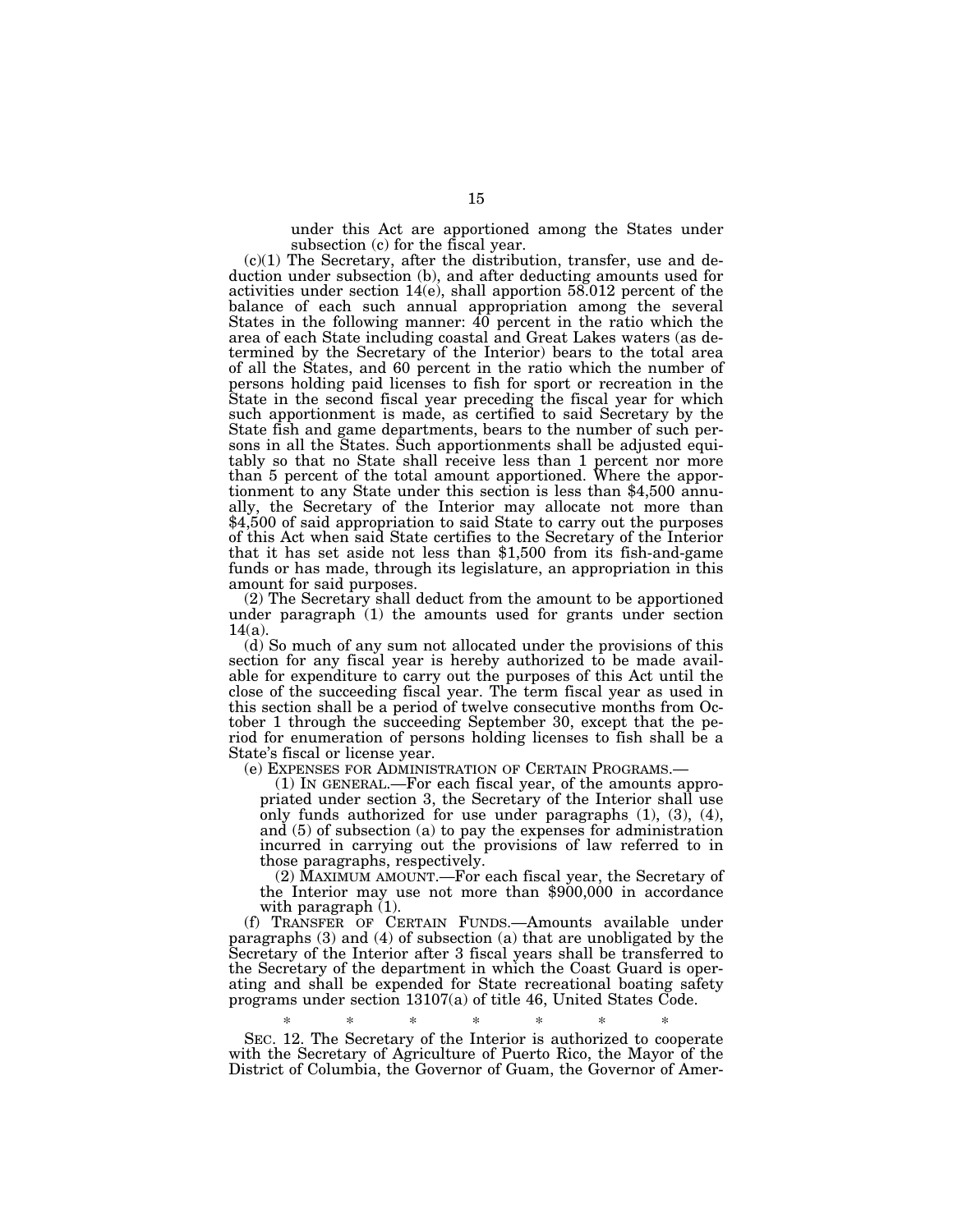ican Samoa, the Governor of the Commonwealth of the Northern Mariana Islands, and the Governor of the Virgin Islands, in the conduct of fish restoration and management projects as defined in section 2 of this Act, upon such terms and conditions as he shall deem fair, just, and equitable, and is authorized to apportion to Puerto Rico, the District of Columbia, Guam, American Samoa, the Commonwealth of the Northern Mariana Islands, and the Virgin Islands, out of money available for apportionment under this Act, such sums [as he shall determine, not exceeding for Puerto Rico 1 per centum, for the District of Columbia one-third of 1 per centum, for Guam one-third of 1 per centum, for American Samoa onethird of 1 per centum, for the Commonwealth of the Northern Mariana Islands one-third of 1 per centum, and for the Virgin Islands one-third of 1 per centum of the total amount apportioned in any one year, but the Secretary] as the Secretary shall determine, ex*cept the Secretary* shall in no event require any of said cooperating agencies to pay an amount which will exceed 25 per centum of the cost of any project. Any unexpended or unobligated balance of any apportionment made pursuant to this section shall be made available for expenditure in Puerto Rico, the District of Columbia, Guam, the Commonwealth of the Northern Mariana Islands, or the Virgin Islands, as the case may be, in the succeeding year, on any approved projects, and if unexpended or unobligated at the end of such year is authorized to be made available for expenditure by the Secretary of the Interior to supplement the 58.012 percent of the balance of each annual appropriation to be apportioned among the States under section 4(c) of this Act.

**SECTION 111 OF PUBLIC LAW 101-593** 

\* \* \* \* \* \* \*

AN ACT To direct the Secretary of the Interior to convey all interest of the United States in a fish hatchery to the State of South Carolina, and for other purposes.

#### **SEC. 111. NEW ENGLAND FISHERY RESOURCES RESTORATION ACT OF FISHERY 1990.**

(a) SHORT TITLE.—This section may be cited as the ''New England Fishery Resources Restoration Act of 1990''.

(b) PURPOSES.—The purposes of this Act are to—

(1) ensure timely and effective implementation of restoration plans and programs for Atlantic salmon and other fishery resources of selected river systems in New England;

(2) complete a study of fish passage impediments and requirements on small streams and rivers in New England; and (3) develop an inventory of important fish and wildlife habi-

tat and other natural areas of river basins in New England.

(c) IMPLEMENTATION OF FISHERY RESOURCE RESTORATION PLANS.—The Director of the United States Fish and Wildlife Service, hereinafter referred to as the Director, in consultation with the Assistant Administrator for Fisheries of the National Oceanic and Atmospheric Administration shall formulate, establish and implement programs to restore and maintain nationally significant, interjurisdictional fishery resources originating in New England river systems, including the Connecticut, Thames, Pawcatuck, Merrimack, Saco, Androscoggn, Kennebec, Sheepscot, Duck Trap,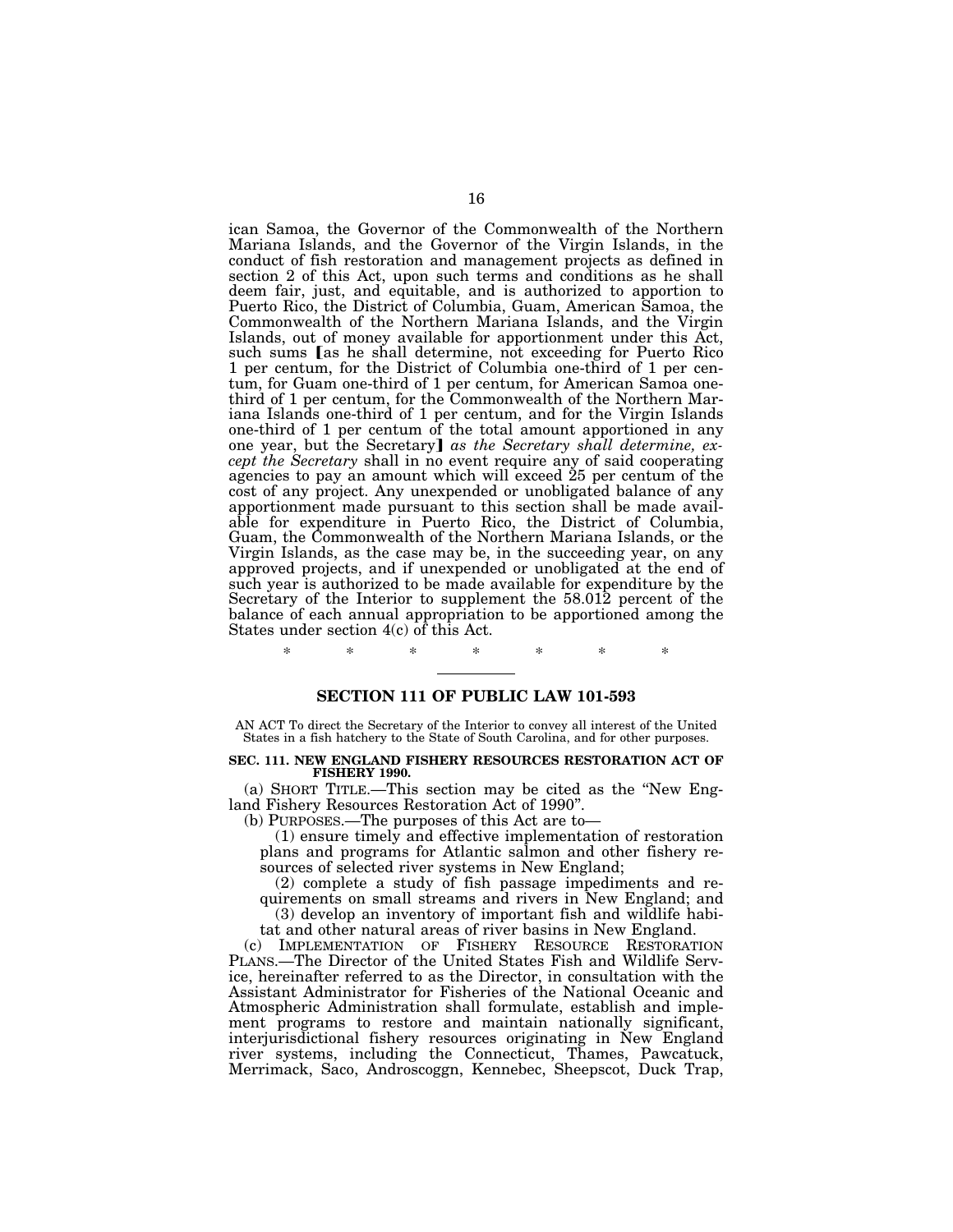St. George, Penobscot, Union, Narraguagus, Pleasant, Machias, Dennys, St. Croix, Meduxnekeag and Aroostock and their tributaries. These programs shall be in accordance with the schedule and responsibilities established in comprehensive basin-wide restoration plans prepared by the Director in cooperation with State, local, and other entities involved and interested in the conservation and management of the affected fishery resources. Preparation and periodic revision of restoration plans, and their implementation, shall be based on a Memorandum of Agreement for each restoration program which shall be entered into by the Director and cooperating entities. The Director shall prepare and submit to the House Committee on Merchant Marine and Fisheries and the Senate Committee on Environment and Public Works an annual report documenting activities undertaken and accomplishments achieved in fulfillment of this section, including an assessment of the prognosis for restoration of each of the stocks and species involve.

(d) FISH PASSAGE STUDY.—The Director shall conduct a study to identify impediments to upstream and downstream passage of fish in rivers and streams in the New England States due to dams that are not licensed by the Federal Energy Regulatory Commission or other human-caused obstructions. In addition, the study shall identify actions needed to alleviate those impediments where desirable and feasible. The study shall include, but not be limited to, identifying—

(1) all dams not licensed by the Federal Energy Regulatory Commission and other human-caused obstructions on New England rivers and streams where construction of upstream or downstream fish passage facilities or their removal would benefit fishery resources, including an estimate of the degree of benefits expected; and

(2) the proposed nature and size and estimated cost of appropriate fish passage facilities or other actions determined to be necessary and feasible or each dam or other obstruction identified in response to paragraph (1). The Director shall provide notice to the public of the extent and nature of the study by publication of such information in major newspapers in the region and by other appropriate means. Within three years of the date of enactment of this Act, the Director shall submit a report containing the findings, conclusions and recommendations of the study to the House Committee on Merchant Marine and Fisheries and the Senate Committee on Environment and Public Works.

(e) NEW ENGLAND RIVERS FISH AND WILDLIFE INVENTORY.—The Director shall inventory the natural values of river basins in New England, including the Connecticut, Pawcatuck, Acushnet, North and South (in Plymouth County, Massachusetts), Charles, Merrimack, Saco, Androscoggin, Kennebec, Penobscot, Union, St. Croix, and Aroostock Rivers and their tributaries, and identify fish and wildlife habitat in most need of protection or where public access to the rivers should be provided. In addition, the Director shall, in cooperation with appropriate State agencies and local governments and after providing notice and opportunity for public comment, identify appropriate public or private measures for providing the necessary protection or access for each area included in the inventory. Within two years of the date of enactment of this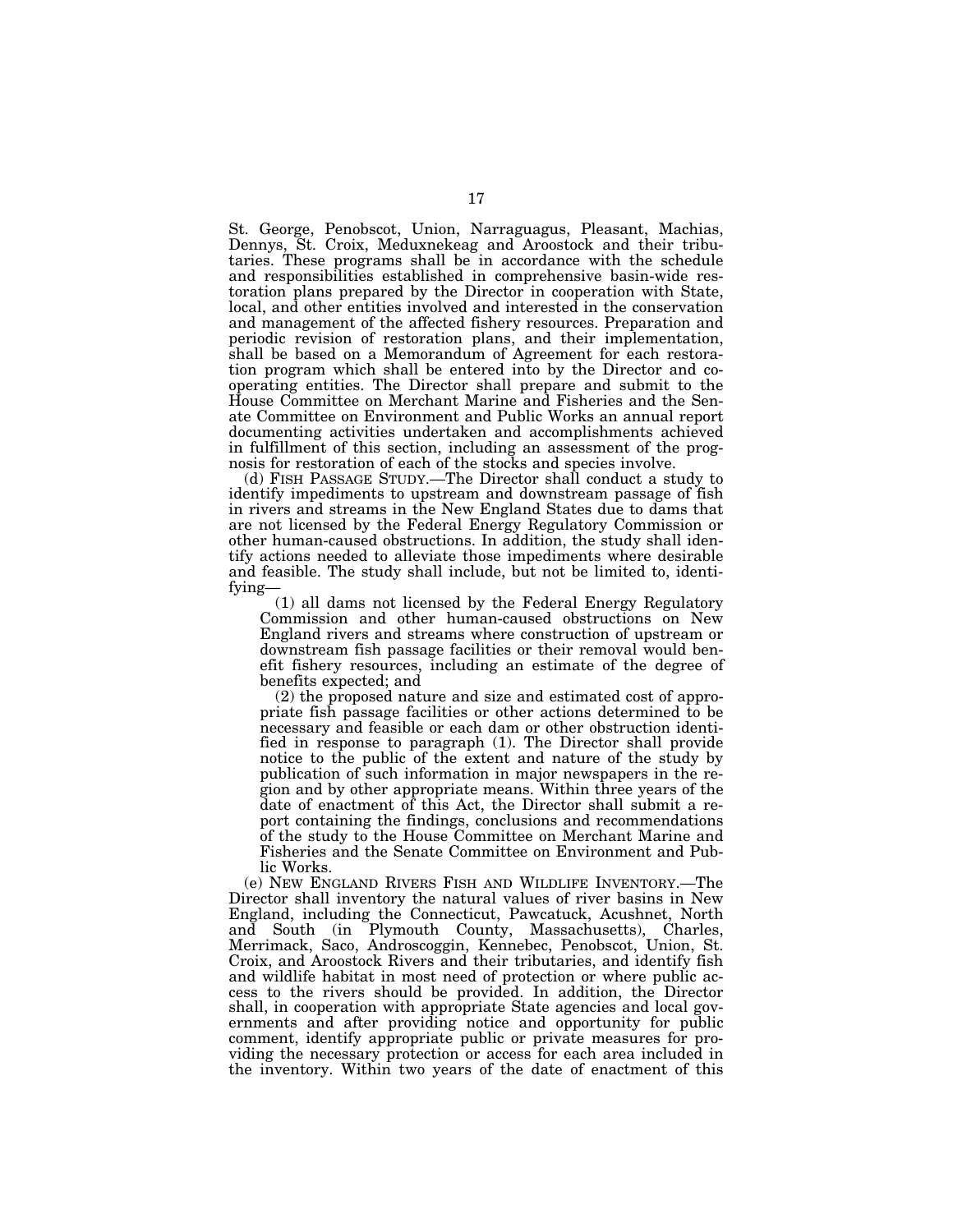Act, the Director shall submit a report containing the findings, conclusions, and recommendations of the inventory and assessment to the House Committee on Merchant Marine and Fisheries and the Senate Committee on Environment and Public Works.

(f) AUTHORIZATION OF APPROPRIATIONS.—There are authorized to be appropriated to the Director—

 $(1)$  \$5,000,000 per year for fiscal years 1991, 1992, 1993, 1994, and 1995 to implement fishery resource restoration plans and programs, except for activities related to the design and construction of fish passage facilities, as directed by subsection  $(c);$ 

 $(2)$  \$500,000 per year for fiscal years 1991, 1992, and 1993 to conduct the study required under subsection (d); and

 $(3)$  \$500,000 to conduct the inventory and assessment required under [section] *subsection* (e).

\* \* \* \* \* \* \*

## **SECTION 7404 OF PUBLIC LAW 105-178**

AN ACT To authorize funds for Federal-aid highways, highway safety programs, and transit programs, and for other purposes.

## **SEC. 7404. BOATING INFRASTRUCTURE.**

(a) PURPOSE.—The purpose of this section is to provide funds to States for the development and maintenance of facilities for transient nontrailerable recreational vessels.

(b) SURVEY.—Section 8 of the 1950 Act (16 U.S.C. 777g), as amended by section 7402, is amended by adding at the end thereof the following:<br>"(g) SURVEYS.

"(1) NATIONAL FRAMEWORK.—Within 6 months after the date of enactment of the Sportfishing and Boating Safety Act of 1998, the Secretary, in consultation with the States, shall adopt a national framework for a public boat access needs assessment which may be used by States to conduct surveys to determine the adequacy, number, location, and quality of facilities providing access to recreational waters for all sizes of recreational boats.

"(2) STATE SURVEYS.—Within 18 months after such date of enactment, each State that agrees to conduct a public boat access needs survey following the recommended national framework shall report its findings to the Secretary for use in the development of a comprehensive national assessment of recreational boat access needs and facilities.

''(3) EXCEPTION.—Paragraph (2) does not apply to a State if, within 18 months after such date of enactment, the Secretary certifies that the State has developed and is implementing a plan that ensures there are and will be public boat access adequate to meet the needs of recreational boaters on its waters.

''(4) FUNDING.—A State that conducts a public boat access needs survey under paragraph (2) may fund the costs of conducting that assessment out of amounts allocated to it as funding dedicated to motorboat access to recreational waters under subsection (b)(1) of this section.''.